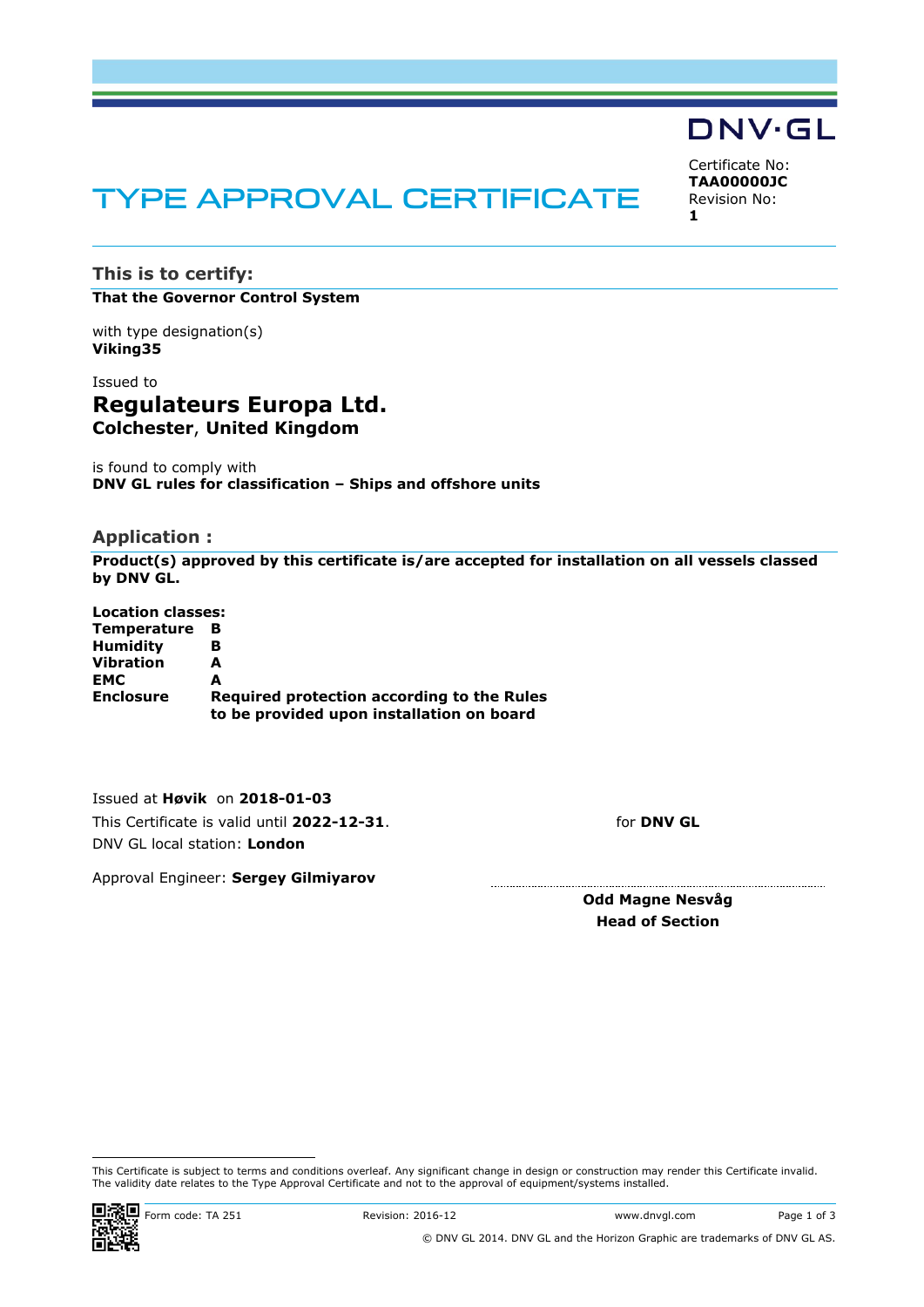Job Id: **262.1-005802-5**  Certificate No: **[TAA00000JC](#page-0-0)** [Revision No:](#page-0-1) **[1](#page-0-2)** 

## **Product description**

Viking35 is an electronic governor with extra I/Os for engine management functions. It can form part of an Electronic Fuel Injection (EFI) system where EFI valves are controlled via CAN-bus.

## **Approval conditions**

The Type Approval covers hardware listed under Product description. When the hardware is used in applications to be classed by DNV GL, documentation for the actual application is to be submitted for approval by the manufacturer of the application system in each case. Reference is made to DNV GL rules for classification of ships Pt.4 Ch.9 Control and monitoring systems.

#### Product certificate

If specified in the Rules, ref. Pt.4 Ch.9 Sec.1, the control and monitoring system in which the above listed hardware is used shall be delivered with a product certificate. For each such delivery the certification test is to be performed at the manufacturer of the application system before the system is shipped to the yard. The test shall be done according to an approved test program. After certification the clause for software control will be put into force.

#### Software control

All changes in software are to be recorded as long as the system is in use on board. Documentation of major changes is to be forwarded to DNV GL for evaluation and approval before implemented on board. Certification of modified functionality may be required for the particular vessel.

# **Type Approval documentation**

### **Tests carried out**

Applicable tests according to Standard for Certification No. 2.4, April 2006.